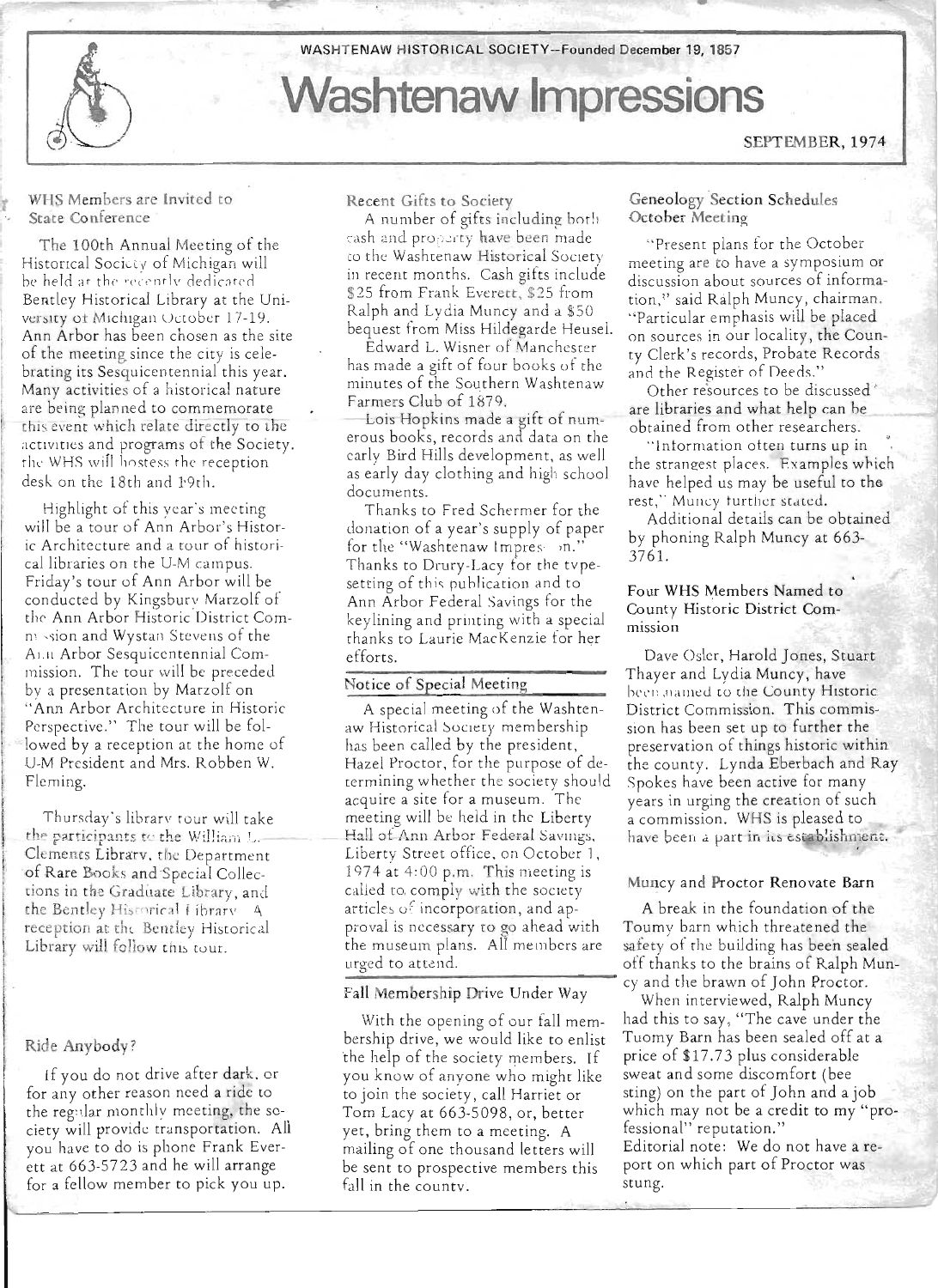# **Washtenaw Historical Society: 120 117 years of searching for a home**

The following article by Hazel Proctor will appear in the Michigan State Historical Society Commemora-. tive Chronicle. Subsequent issues of the Washtenaw Impressions will contain reprints of the speech from the<br>
previous monthly meeting of the<br>
society.<br> **1974**<br> **Exact August 16, over two hundred**<br> **1974**<br> **1974**<br> **1974**<br> **1974**<br> **1974**<br> **1974** previous monthly meeting of the

members andguestsofthe Washtenaw Historical Society met at Hudson Mills park for a gala celebration of what they thought was the lOOth anniversary of the Society's founding in 1873. However, a few months later, Wystan Stevens, unofficial county historian, discovered that the Washtenaw Historical Society had actually been founded in December, 1857. So, instead of being 100 years old we were 117 years old. According to Frank Wilhelme, Director of the Historical Society of Michigan, this probably makes us the oldest historical society in the state, at least in a strongly embedded spirit, if not in unbroken continuity.

(

 $e^{i\mathcal{T}}$ 

 $\sqrt{2}$ 

\Yashtenaw County was only thirty years old when nineteen citizens of Ann Arbor issued a call "for a county convention, for the purpose of forming a County Historical Association." The call stated that these citizens, "being anxious that the history of Washtenaw County might be transmitted to those who may come after us, and feeling it a duty incumbent on us to unite with our fellow citizens in other parts of the county in securing an object so desirable and worthy of our efforts, hereby issue a call for a county convention, to be composed of as many as are disposed to meet us in such a convention, from the townships in the county, to be held at the Court House in the City of Ann Arbor on Thursday, the 17th day of December, 1857, at 12 o'clock, M., for the purpose of organizing a Washtenaw Historical Society."<sup>1</sup> The minutes from that convention reveal that Mr. John Geddes "was called to the chair, and J. M. Wilcoxson appointed secretary." It was resolved that a committee of one representative in each township of the county be appointed "to awaken an interest in the towns." A committee comprised of one representative from each township plus the city of Ann Arbor, was formed to draw up a constitution. On



Hon. John Geddes, familiarly known as "Uncle John Geddes" throughout the length and breadth of Washtenaw County, called for the founding of the \\'ashtenaw Historical Society in 1857.

January 13, 1858, the group met again in the Court House in Ann Arbor and completed its organization. The constitution was adopted, and officers were elected. The Honorable Munnis Kinney of Webster Township was elected president. The object of this original county society was "to collect and preserve the history of the first settlement and growth of Washtenaw County, and to publish the same from time to time, as shall be deemed advisable." The Vice-President from each township was encouraged to form an auxiliary society having the same object in view. There was to be an annual meeting of the county society each January. It must be noted that no women participated in this inaugural meeting, although they may have participated in the smaller township societies. There are records of various meetings being held through 1862, and the *Michigan Argus* reported the annual meetings. However, alas, there are no further records in the *Argus* or other county newspapers, for approximately eleven years. There is reason to believe the organization continued to exist and to collect artifacts and manuscripts for a number of years, but the bleak period of the Civil War apparently sapped the interest and energies of the population.

It may be assumed that when the state legislature passed a resolution in April of 1873, calling for the collecting and preserving of historical information relating to Michigan, the Society

--------------------------------------------------------------------------------------~/

decided to reactivate. In fact, John Geddes, one of the earliest settlers in the county, and the person who called the original convention to organize in 1857, was among those who reactivated the society in August 1873. The organization was renamed the Washtenaw County Pioneer Society, and another constitution was adopted with specific objectives "to cultivate social relations, collect and preserve biographical sketches and historical facts and reminiscences, and transmit the same to future generations." Although women were admitted to membership in the Society at this time, restrictions required members to have been residents of the county for at least twenty years, and to pay 25¢ as an annual membership fee.

The first president of the newly organized \Vashtenaw County Pioneer Society was Alpheus Felch, former Justice of the State Supreme Court, Governor of Michigan, U.S. Senator and Law Professor at the University of Michigan.<sup>2</sup> In 1876, when the Society was incorporated under state law, membership requirements changed and only those who were at least forty years old and who had been residents for twenty-five years were admitted. But in 1929, the Society realized that its "pioneers" were getting fewer and fewer, so the age and residence requirements for membership were dropped and the name was changed to Washtenaw Historical Society. The emphasis on the preservation of published material of the county was broadened to include the preservation of "relics."



Alpheus Felch-Governor of Michigan, 1845-1847. He became the first president of the Society when it was reorganized in 1873.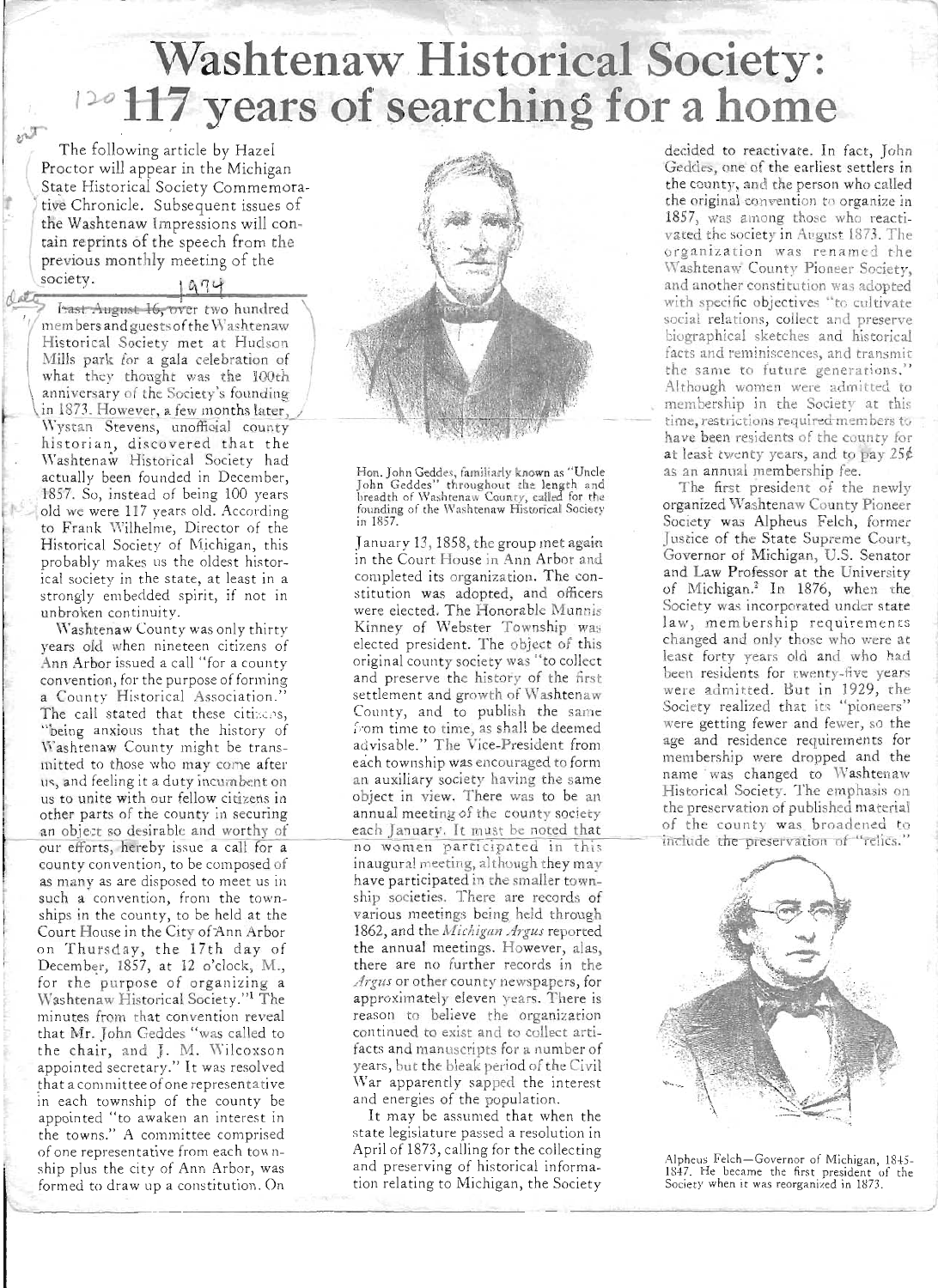Over the years, priceless articles belonging to the earliest settlers were given to the county society for preservation for future generations. These articles include the surveyor's chain used by John Allen in 1824 to lay out the city of Ann Arbor, Ann Allen's fan, early scientific instruments, farm implements, carriages, wagons, sleds, wooden bicycles and skates, paintings, furniture and clothing. This memorabilia, among which is Washtenaw County's first piano, provided the nucleus of our present collection of artifacts gathered over a span of one hundred and fifty years. Housing this large collection has necessitated some makeshift moves. Books, manuscripts and photographs have, for the most part, been placed in the custody of

the Michigan Historical Collections, an arrangement which will be continued, as well as the Society's present policy of loaning items to various historical displays throughout the county. There are five active local historical societies in Washtenaw, and several outstanding town or village museums housed in restored structures, libraries and public buildings. The Ypsilanti Society has restored an 1860 residence for its museum. Ann Arbor restored the "Kempf House", a lovely example of Greek Revival architecture, and the *city* is in the process of restoring a circa 1842 cobblestone farmhouse as a farm museum. Nevertheless, the majority of objects in the large collection of the Washtenaw Historical Society are

----------------------------------------------------~------------------------------------------------------------/

Chapin Piano-Brought to Washtenaw County by ox cart in 1827-Potawatomi Indians danced<br>to its tinkling music while 12 year old Lucy Chapin played.



Early surveyor's instruments incluaing John Allen's "chain & links" used to survey Ann Arbor.

cB

in storage, waiting for the establishment of a county historical museum. The need for a permanent county museum was first expressed by Will Gregory in 1874, and today, one hundred years later, it is close to becoming a reality. Plans are being formulated by the Washtenaw Historical Society to purchase several acres around a historical site to create a " working" museum complex. Plans call for a main display building, auditorium, and craft classrooms in separate structures. A log cabin built in 1874 will be moved to the site, restored and furnished, as well as a one-room schoolhouse where teachers may bring their classes for actual classroom study. In addition, future plans for the complex include a grist mill, cooper's shop and blacksmith shop where students and visitors may learn trades of yesteryear. The presentcollections for the museum represent the past  $150$  yea. of life in the county and include relics from early Indians and trayers who inhabited this area. After  $1i$ , years of collecting and planning for a county museum, the 1974 membership of the Washtenaw Historical Society is ready to turn the dreams of} ohn Geddes, Alpheus Felch, William Gregory, and all the other early members of this Society into reality. The Washtenaw County \ Museum will be built in the very near future.

1Michigan Argus, November 27, 1857.

 $\mathcal{L}$ 

Stuart Thayer To be Speaker At October WHS Meeting

The Circus is coming to town .... reawakening memories of the excitement, the clowns, strange animals, and happy moments from the past. CIRCUS HISTORY will be the subject of the October meeting on the 24th, with RINGMASTER Stuart Thayer. The Big Top will be pitched in Liberty Hall, Ann Arbor Federal Savings. Show time 8 p.m.

Mr. Thayer, a member of the Society, is also one of a small band of circus enthusiasts organized to record circus history. He has a book on the subject in preparation. Recently, Mr. Thayer was appointed to the Washtenaw County Historic District Commission.